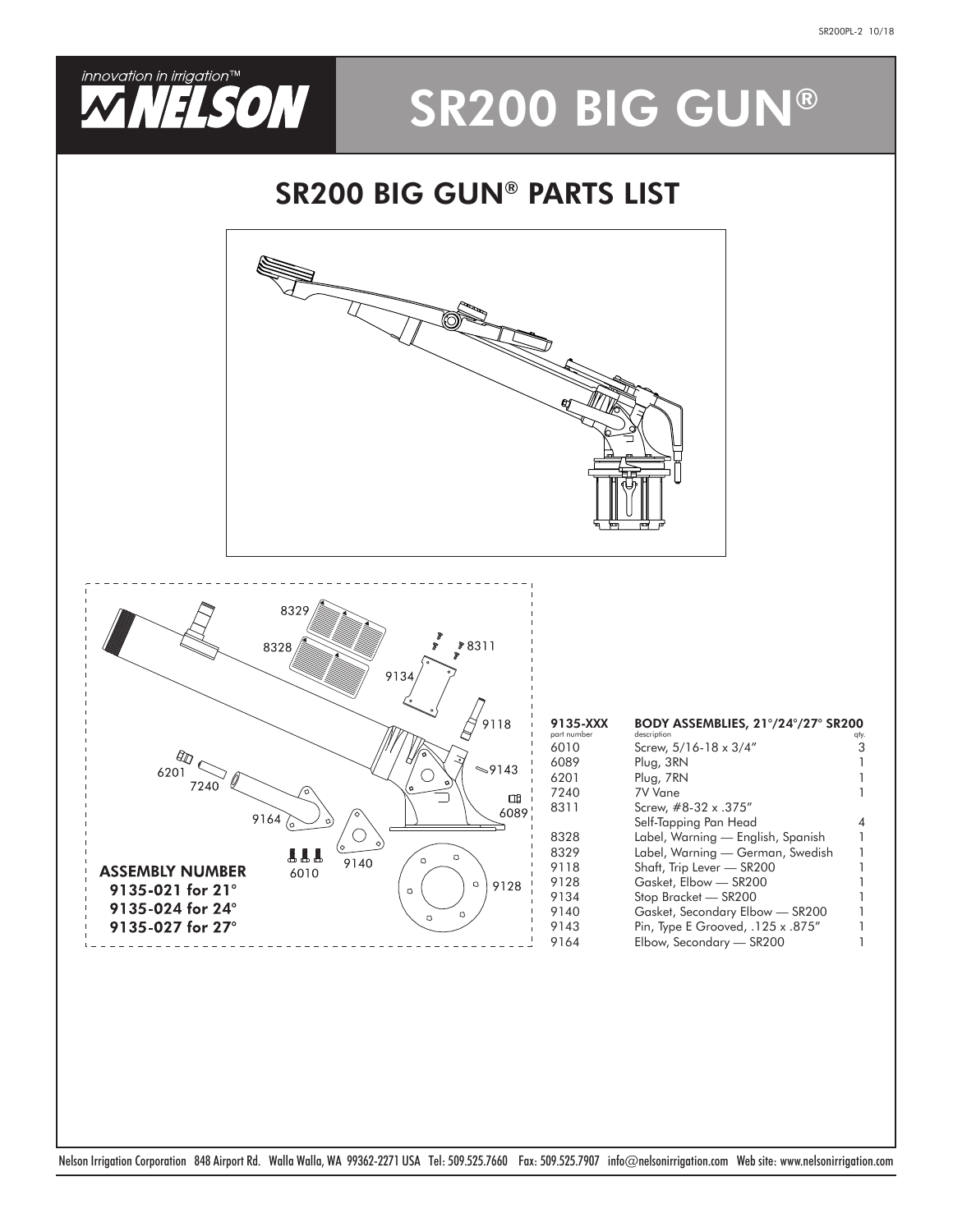

### SR200 BIG GUN ® PARTS LIST

10/18



Nelson Irrigation Corporation 848 Airport Rd. Walla Walla, WA 99362-2271 USA Tel: 509.525.7660 Fax: 509.525.7907 info@nelsonirrigation.com Web site: www.nelsonirrigation.com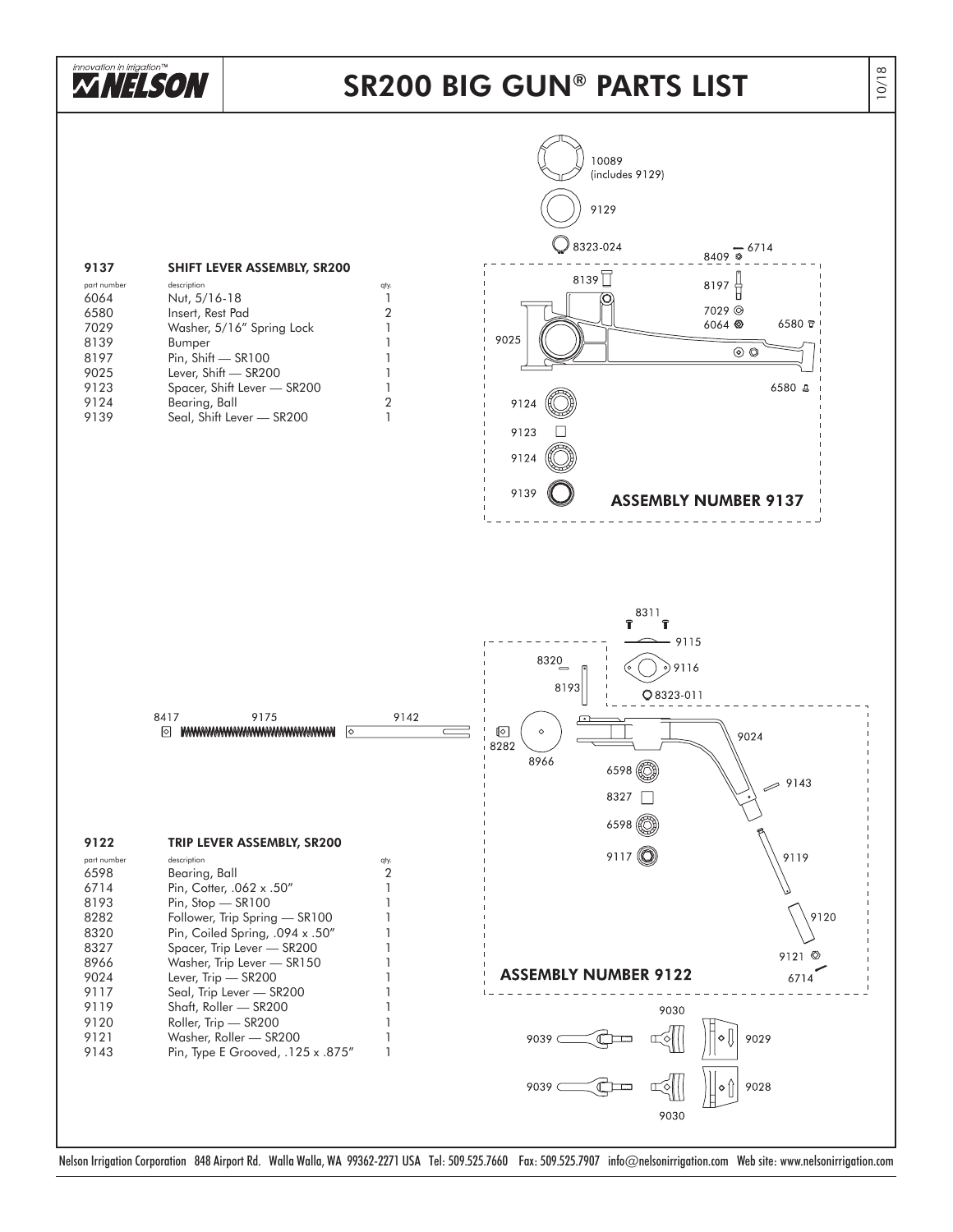

Nelson Irrigation Corporation 848 Airport Rd. Walla Walla, WA 99362-2271 USA Tel: 509.525.7660 Fax: 509.525.7907 info@nelsonirrigation.com Web site: www.nelsonirrigation.com